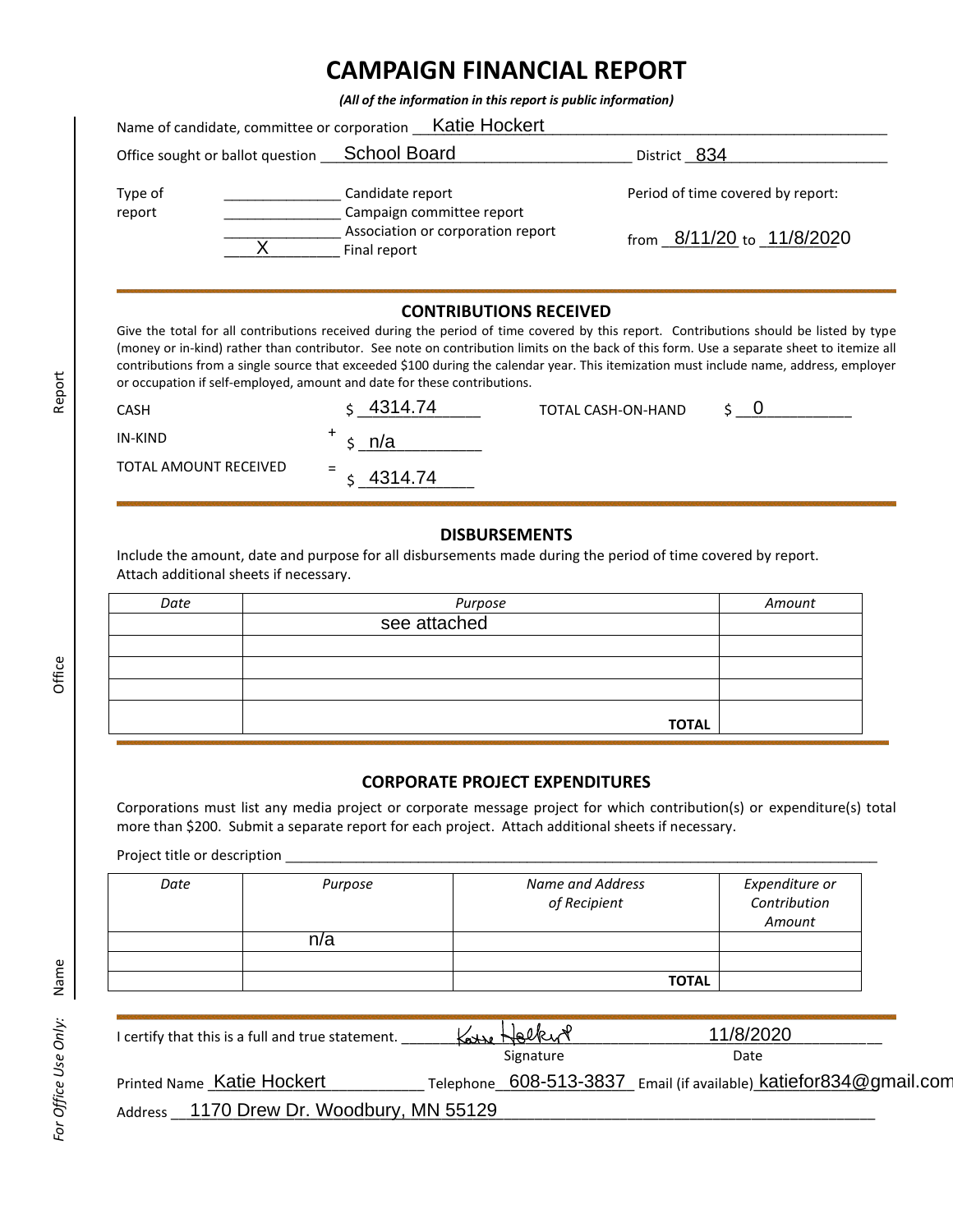|             |                     | Friends of Katie Hockert Individual Contributions over \$100      |                   |
|-------------|---------------------|-------------------------------------------------------------------|-------------------|
| <b>Date</b> | <b>Contribution</b> | Name & Address                                                    | <b>Occupation</b> |
| 8/23/20     |                     | 300 Melissa Klrgues 8864 Stickney Ave. Wauwatosa, WI 53226        | nurse             |
| 8/23/20     |                     | 200 Joe Schmeltzer 230 Wildwood Ct Stillwater, MN 55082           | teacher           |
| 8/31/20     |                     | 200 Kate Niemann 10481 Penfield Avenue North Stillwater, MN 55082 | nurse             |
| 9/9/20      |                     | 1000 Eva & Brian Lee 11856 32nd St. N Lake Elmo, MN 55042         | design analyst    |
| 9/11/20     |                     | 300 Beverly Geber 1317 Broadway St. N., Stillwater, MN 55082      | retired           |
| 10/19/20    |                     | 250 Joan & Sid Cornelius 9245 Andrea Dr. Woodbury, MN 55125       | retired           |